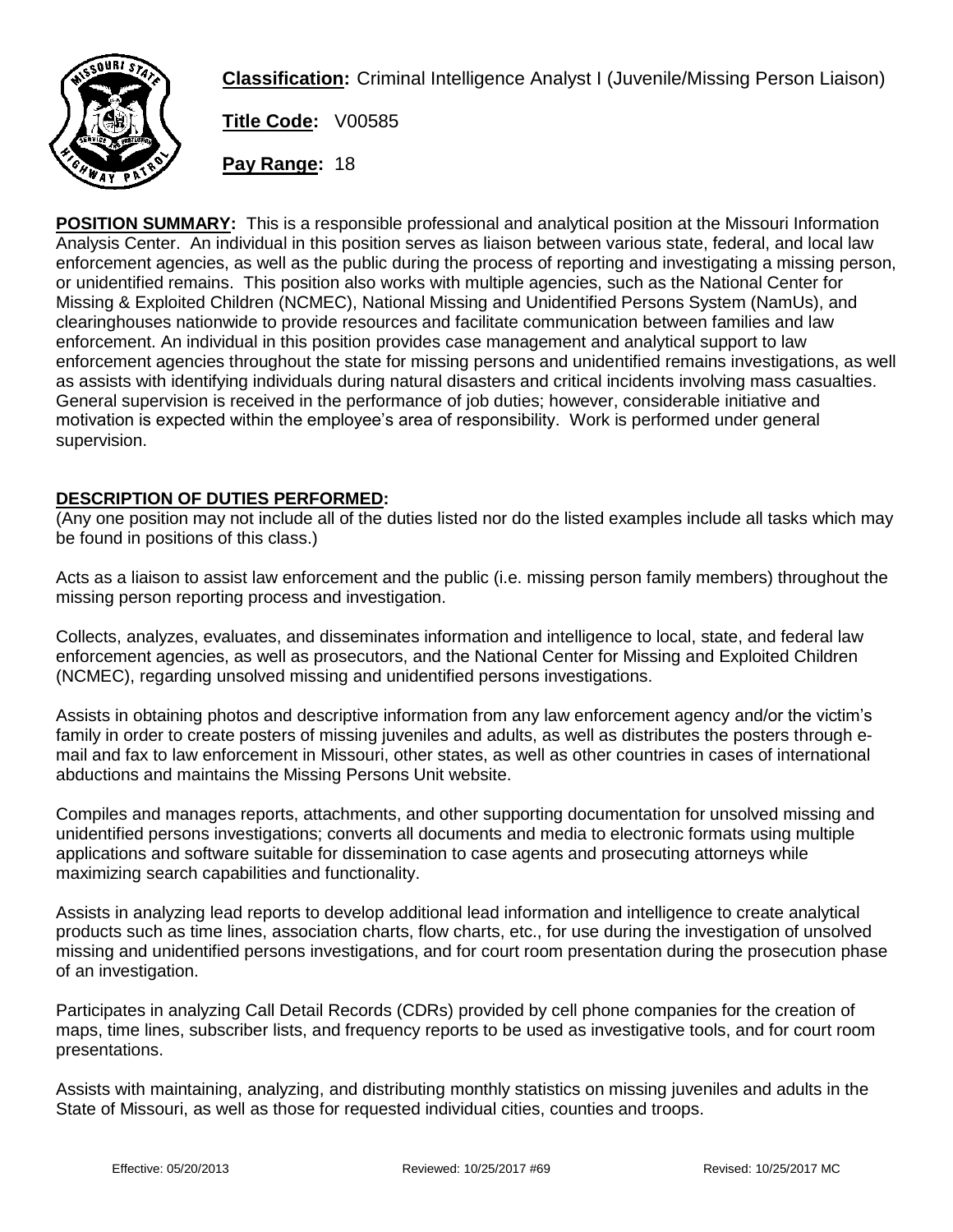Participates in creating, developing, and presenting programs, literature, and exhibits regarding missing and unidentified persons investigations and services, provided by the Missing Persons Unit, to civic organizations, private entities, law enforcement agencies, etc.

Assists with the evaluation of procedures and resources available to law enforcement and the public to determine best practices for streamlining the process regarding missing and unidentified persons reporting and notifications.

Performs job-related travel in response to missing and unidentified persons investigations, natural disasters, incidents involving mass casualties, or other incidents requiring a large law enforcement response.

Performs other work-related duties as assigned.

## **REQUIRED KNOWLEDGE, SKILLS, AND ABILITIES:** Knowledge of law enforcement terminology and criminal investigative techniques.

Knowledge in the collection, analyzing and dissemination of criminal intelligence information.

Knowledge of modern office databases, to include Microsoft Excel, PowerPoint, and Lotus Notes.

Possesses skill in reading large amounts of information, extracting intelligence, and preparing summary for briefing.

Possesses skill in organizing mass quantities of data into a usable product.

Possesses skill in researching and analyzing information.

Possesses skill in using numerous resources to identify individuals when minimal identifying information is available.

Possesses skill in linking small pieces of information to develop intelligence.

Possesses skill in utilizing audio/video equipment for presentations.

Possesses skill in determining the best method to use to find information needed as quickly as possible.

Ability to work in a secure operating environment with access to classified and sensitive information.

Ability to research a voluminous amount of databases in order to find information on individuals utilizing very little previous information on the subject (e.g., telephone number only, last name, alias, etc.).

Ability to perform tedious intelligence searches while maintaining high quality control and proof reading skills in the performance of job tasks.

Ability to work under extreme pressure and time limits.

Ability to multitask and determine high priority tasks in accomplishment of daily duties.

Ability to analyze and intelligence information, submitted documents and statistical data present findings of fact in written and graphic form.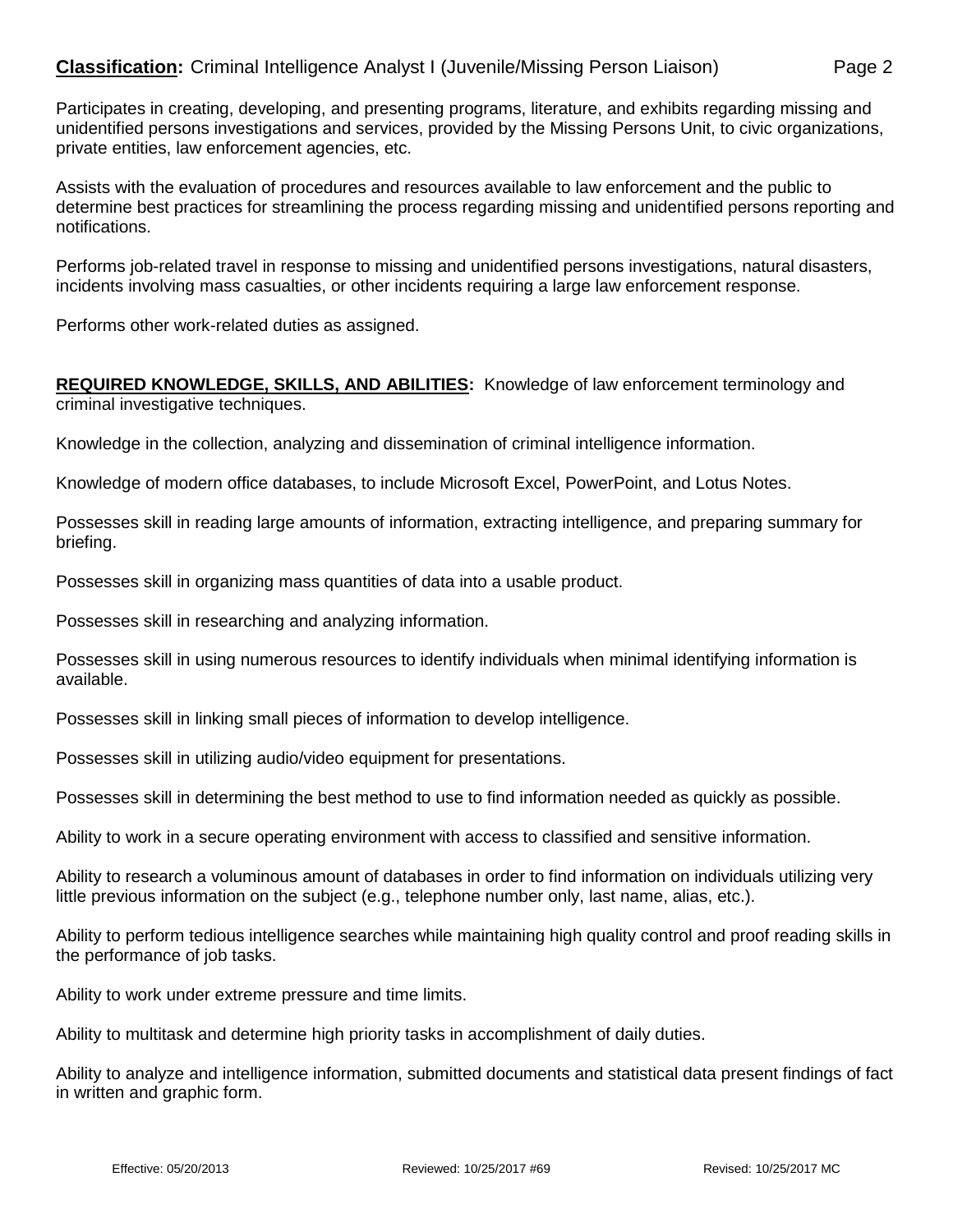Ability to prepare and provide both oral and written presentations to large groups of both civilian and law enforcement professionals.

Ability to organize, prioritize and plan work effectively.

Ability to gather, assemble, correlate and analyze facts and devise solutions to problems.

Ability to display a professional appearance and demeanor consistent with the expectations of the Missouri State Highway Patrol.

Ability to represent the Missouri State Highway Patrol on panels, committees, task forces etc., working on issues and other criminal activities.

Ability to work with highly sensitive information in a confidential and professional manner and maintain the information as such.

Ability to operate basic office equipment as detailed in the description of duties.

Ability to communicate in English clearly and concisely, both orally and in writing.

Ability to establish and maintain harmonious working relations with others.

Ability to work with material that may be of a sexual nature relating to criminal activity (e.g., written material, photographs, and/or verbal language, etc.).

Ability to work hours as assigned.

Ability to travel

**MINIMUM EXPERIENCE AND EDUCATION REQUIRED:** (The following represents the minimum qualifications used to accept applicants, provided that equivalent substitution will be permitted in case of deficiencies in either experience or education.)

Bachelors Degree in criminal justice, or related field;

## OR

Four years experience with a criminal justice, military or government intelligence agency or criminal intelligence network organization, or in a business, financial, or academic environment, compiling data, analyzing findings and writing comprehensive reports.

Preference may be given to those with experience in public speaking and communications.

**NECESSARY SPECIAL REQUIREMENTS:** Must obtain and maintain MULES Certification within six months of hire, or as soon as scheduling allows.

Must be a resident of Missouri at the time of appointment.

Must attend and successfully complete Foundations of Intelligence Analysis Training (FIAT) within a period not to exceed six months after appointment (or as soon as course enrollment is available).